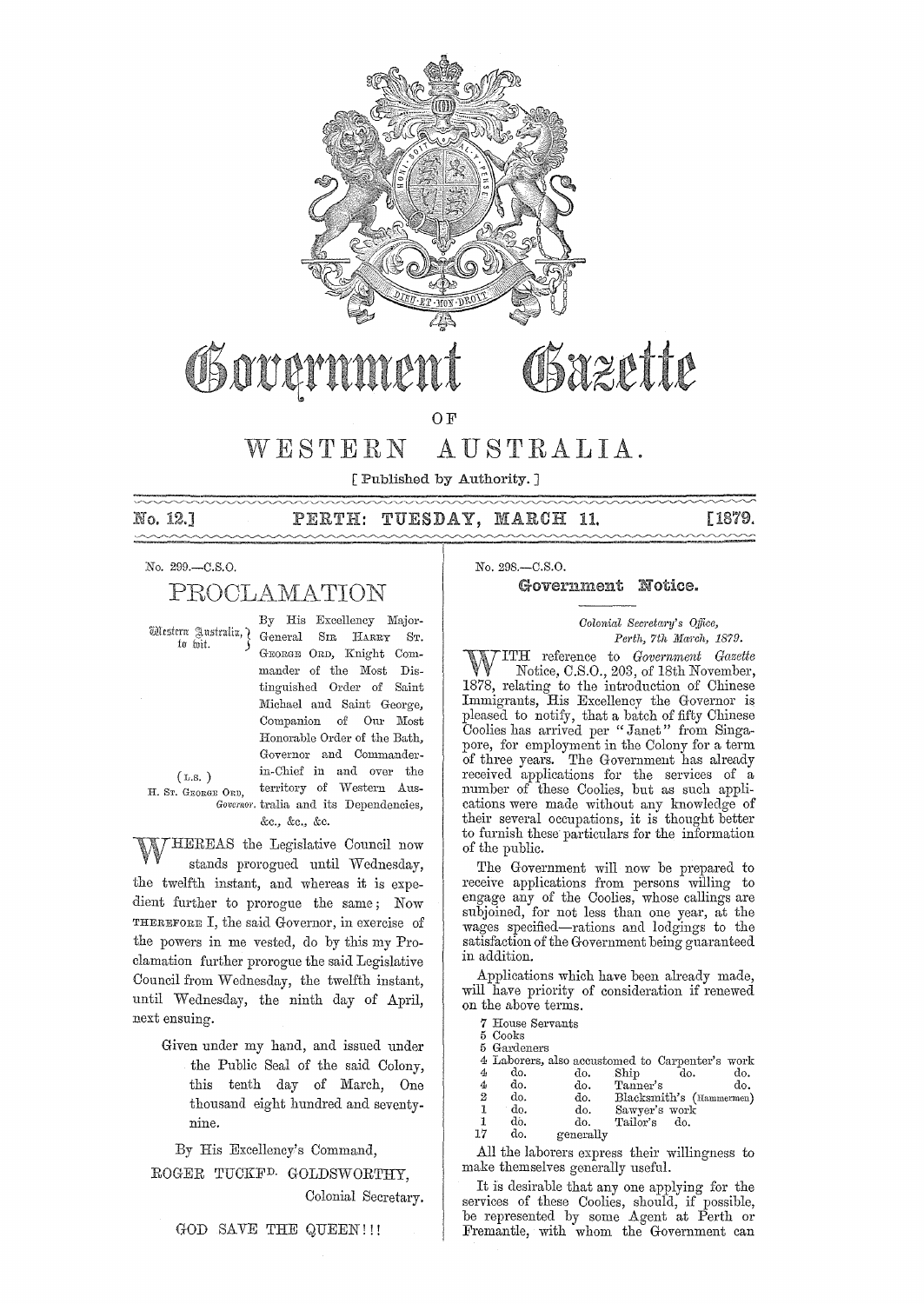communicate respecting the details of the condition of their employment, over which the Government will exercise constant supervision during the whole time of their indenture.

Applications should be made direct to Mr. Dale, Superintendent of Immigration, North Depôt, Fremantle.

By His Excellency's Command, ROGER TUCKFD. GOLDSWORTHY. Colonial Secretary.

No.300.-C.S.0.

 $Colonial$  Secretary's Office, *Perth, 10th March, 1879.* 

HIS Excellency the Governor has been pleased to approve the appointment of Lance-Corporal BURNSIDE as Pound-keeper at Northam.

By His Excellency's Command, ROGER TUCKFD. GOLDSWORTHY, Colonial Secretary.

No. 301.-C.S.0.

*Colonial Secreta1'Y's Office, Perth, 10th March, 1879.* 

I T is hereby notified, that on the recommen- dation of the Local Roads Board for the Wellington District, His Excellency the Governor has been pleased to declare the undermentioned road to be a Minor Road in accordance with the provisions of the 34th Victoria, No. 26.

The road now in use from the 2-mile post on Bunbury to Australind Road, Southward *via* Scott's Elup Farm, to the present entrance gate to Miss Bunbury's property, on the way to Picton Church, and from said entrance gate to said Picton Church, and also from said entrance gate South-westerly along track now in use to the Bunbury to Dardanup Road, meeting said road near the Quarry Reserve.

By His Excellency's Command, ROGER TUCKFD. GOLDSWORTHY, Colonial Secretary.

No. 297.-C.S.O.

*Colonial Secretary's Office, Perth, 4th March, 1879.* 

**TIMERS** (endorsed "Tender for Twowheeled Trap for Police Department,") will be received at this Office until noon of Tuesday, the 18th day of March, from persons willing to build a Two-wheeled Trap for the Police Department.

For particulars apply at the office of the Superintendent of Police.

Tenders to state sum offered for old trap at present at Police Stables, Perth.

The Government do not bind themselves to accept the lowest or any tender, and will require the guarantee of two responsible persons for the due performance of the Contract.

Forms of Tender may be had on application to the various Resident Magistrates, and at the Public Offices, Perth; and no tender will be entertained unless rendered on the prescribed form.

By His Excellency's Command, ROGER TUCKFD. GOLDSWORTHY, Colonial Secretary.

#### No. 295.-C.S.O.

 $Colonial$  Secretary's Office, *Perth, 1st March, 1879.* 

I T is hereby notified, that on the recommendation of the Local Roads Board for the Swan District, His Excellency the Governor has T is hereby notified, that on the recommen-<br>dation of the Local Roads Board for the been pleased to declare the undermentioned Road to be a Minor Road in accordance with the provisions of the 34th Vict., No. 26,

To commence at the Road between Guildford and Perth, going' in a South-east direction on the north side of the Northern Boundary of Location 22, continuing South-east until it meets a track, the general bearing of which is East-south-east, follow-<br>ing this track until it meets a line, a continuation of the North-east boundary of Location 773, passing out-side of the North-east end of 773, continuing in the direction (viz. S.E.) a few hunched yards beyond 773 (so as to avoid a hill and afterwards tender ground), then turning South to meet on the Northern<br>Boundary of Location 28 a line commencing at the<br>East corner of Location 34, passing in nearly a<br>North-east direction outside of Location 33 through<br>32 and 31 outside 30 on the Northern Boundary of 28 the proposed line from Perth Road to that point.

By His Excelleney's Command, ROGER TUCKFD. GOLDSWORTHY, Colonial Secretary.

## No. 277.-C.S.O. Immigration from the Australasian Colonies.

 $Colonial$  Secretary's Office, Perth, 6th February, 1879.

WHEREAS a notice with the above head-<br>ling was published in the *Government*<br>Courtto of Mansh 20th, 1975, whereby it was *Gazette* of March 30th, 1875, whereby it was notified that certain passage money would be paid to persons introducing from the Australasian Colonies European Immigrants of the laboring classes, and that certain assistance towards the passages of the wives and families of persons so introduced would also be allowed; Notice is now given, that the above Notice of March 30th, 1875, is cancelled, and that from and after the date of this Notice no such passage money will be paid.

Persons interested in this matter will also take notice that grants of land are still made to Immigrants, but under conditions somewhat different to those set forth in the said Notice of March 30th, 1875. The conditions under which those grants are now made are to be found in the Land Regulations published on the 14th September, 1878.

By His Excellency's Command, ROGER TUCKFD. GOLDSWORTHY, Colonial Secretary.

No. 256.-C.S.0.

*Colonial SeC)'eta1'y's Office, Perth, 18th Jamlco'y, 1879.* 

HEREAS certain lands belonging to the Pensioners' Benevolent Society have been sold to certain Pensioners, but the said Pensioners have had 110 proper conveyances executed to them of the said lan ds; and whereas by an Act passed in the 37th year of the reign of Her Present Majesty and numbered 17, power was given to the Governor to appoint some person to be the successor of the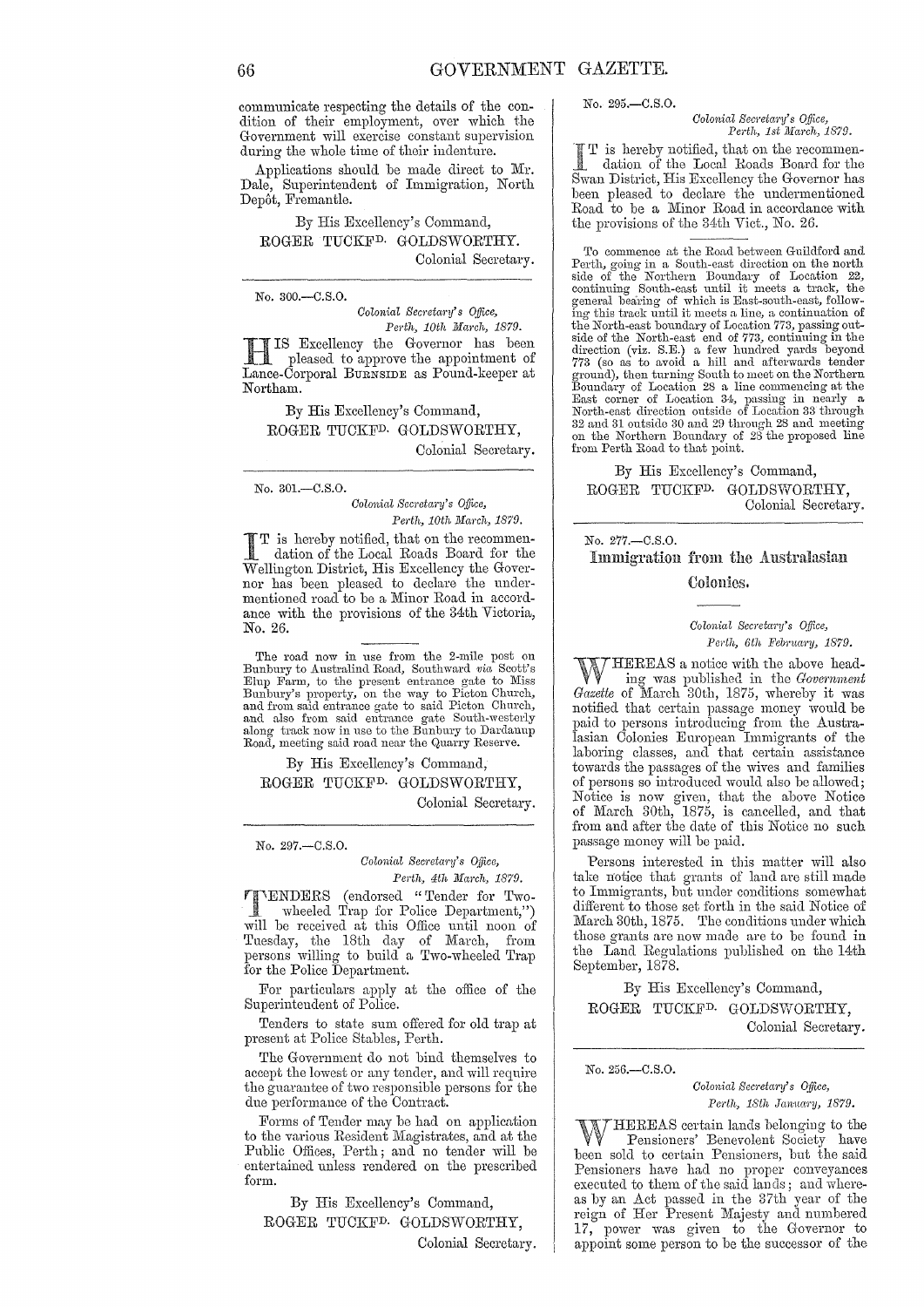last Treasurer of the above-named Society, for the purpose of executing conveyances to the Pensioners above referred to; and whereas the Governor, in pursuance of the said Act, appointed Frederick Palgrave Barlee, Esq., now Lieutenant-Governor of Honduras, to be the successor of the last Treasurer, as above mentioned, and for the above-mentioned purpose;

Now this is to give notice that if any Pensioner, entitled as above, will have a proper deed of conveyance prepared and send the same, together with all proper vouchers and evidences of title, to the Colonial Secretary, on or before the 1st day of June next, the Colonial Secretary will, on being duly satisfied of the title of the claimant, forward such deed of conveyance to the said Frederick Palgrave Barlee, for execution by him, and will do all in his power to procure its execution.

After the above date, the Government will decline in any way to assist any Pensioner claiming to be entitled to land from the Pensioners' Benevolent Society.

By His Excellency's Command, ROGER TUCKFD. GOLDSWORTHY,

Colonial Secretary.

*Registm1' Genem?:* s *Office, Perth, 8th March, 1879.* 

I I is hereby notified, for general information, that the undermentioned Minister of the Congregational Church has been duly registered for the Celebration of Marriages in  $\rm\breve{W}$ estern Australia ;—

| Name.             | Residence. | District.  |  |  |  |  |
|-------------------|------------|------------|--|--|--|--|
| Rev. Jos. Odgers. | Fremantle. | Fremantle. |  |  |  |  |

LAURENCE S. ELIOT, Registrar General.

WESTERN AUSTRALIAN RAILWAYS.

#### EASTERN LINE.

#### (FIRST SECTION.)

 $Department of Public Works,$ 

Perth, 3rd December, 1878.

TTENDERS will be received at this Office up<br>to noon on Monday, the 21st April, 1879,<br>for the construction of a Line of Beilway be for the construction of a Line of Railway between the Port of Fremantle and Guildford, being a distance of 20 miles or thereabouts.

Plans and Specification can be seen at this Office on and after Monday, the 20th January and at Melbourne and Adelaide at a place and on a date which will be duly announced.

Printed Specifications will be obtainable at Three Guineas each.

Each Tender must be accompanied by a Bank Deposit Receipt for £1,000, in favor of the Commissioner of Railways.

The Government do not bind themselves to accept the lowest or any Tender.

JAS. H. THOMAS,

Commissioner of Railways.

#### Rents for Crown Lands.

#### *Crown Lands' Office, Perth, 28th February, 1879.*

THE attention of the public is drawn to the following requlation following regulation:-

All annual rents, except rents for mineral lands which are payable on the first of January, are to be paid in advance on the first day of March in each year; licenses or leases from time to time granted during the year, may be dated as from the first day of January and the first day of July; the proportion in this case that is to be charged for the portion of the first year shall be so calculated, but no period less than one-half of a year shall be allowed, the rent being always calculated as from the first of January to the thirty-first of December. Failure of payment of rent shall forfeit all right to the land and the improvements thereon; and all applications for renewal of licenses must be deposited at the Land Office on or before the last day of January in each<br>year. Except when fresh applications are Except when fresh applications are being dealt with, no application will in future be made for payment of rent from the Treasury or any of its branches.

> MALCOLM FRASER, Commissioner of Crown Lands.

#### *COritpt,'oller's O.Dlce,*

 $Fremantle, 8th March, 1879.$ 

CERTIFICATE of Freedom has been issued to the undermentioned Convict, **We issued to the underm**<br>whose sentence has expired :-

Reg. No. 8422 Alfred Skelton

A CONDITIONAL Release has been issued to the undermentioned Convict:-

#### Reg. No. 9773 George Hudson

HIS Excellency The Governor has been pleased to revoke the Tickets-of-Leave of the undermentioned Convicts;-

Reg. No. 5936 James Williams

- "<br>" 9422 James Cuthbert
- "<br>.. 9845 F. G. Parsons
- ,, 9881 Thomas Spelling

JOHN F. STONE, Comptroller.

## DEPARTMENT OF LAND TITLES.

#### $\frac{13}{1879}$  Transfer of Land Act, 1874.

TAKE NOTICE that Ylilliam McCormick of Fre-mantle formerly a military pensioner has made application to be certificated as the owner of an estate in fee simple in possession in the followng parcel of land situate in the city of Perth viz :-

#### *Building Lot IV 67*

as the same is described in the maps and books of the Survey Office and is of record therein.

The allotment has frontages upon Mackie Street<br>Short Street and Nash Street and was originally<br>granted to William Boyle.

AND FURTHER TAKE NOTICE that all other persons claiming to have any estate right title or interest in the above land are hcreby required to lodge with the Registrar of Titles on or before the 21st day of March next a *caveat* forbidding the same from being brought under the Act.

J. C. H. JAMES, Commissioner of Land Titles,

February 21st, 1879.